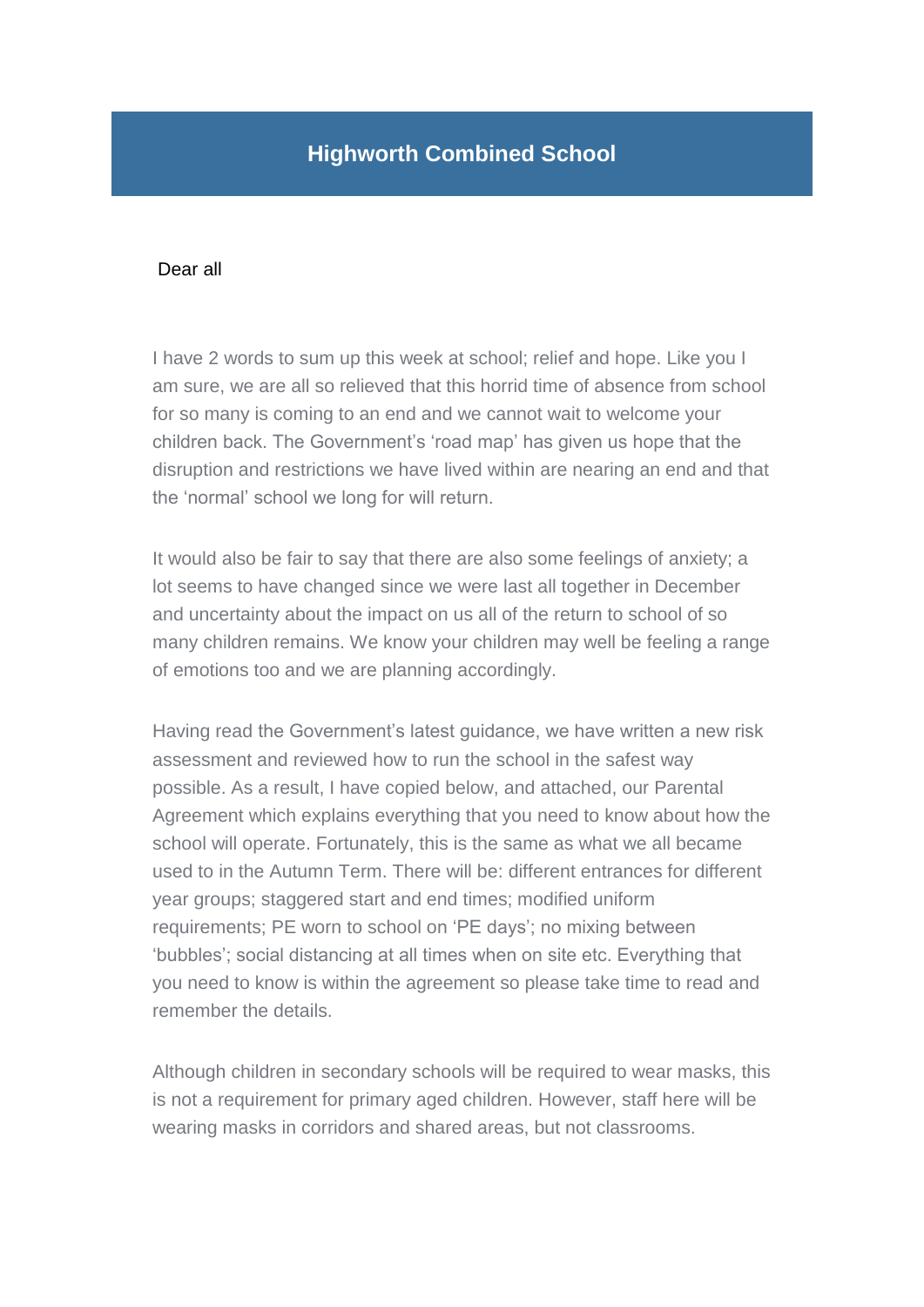I am pleased to say that the popular hot meals menu in place in December will be available again from Monday  $8<sup>th</sup>$ . Orders can be placed anytime from now up until Thursday 4<sup>th</sup> March to be available on Monday 8<sup>th</sup>. A reminder that all hot meals must be ordered by this deadline, even if provided free. The current menu is attached to this message.

The teaching teams have started to prepare for the  $8<sup>th</sup>$  March by creating detailed plans for how to meet the social and emotional needs of children as well how to identify and start to close gaps in learning. Teams will be working upon these plans throughout next week and consequently, you may not receive feedback emails for Remote Learning as quickly as you have been used to. I hope you will understand why. We will not be providing feedback for Remote Learning set on Friday 5<sup>th</sup> March, but children may bring work completed on that day into school on Monday 8<sup>th</sup> March to receive verbal feedback from their teachers.

Next week, School Cloud appointments will be available for all classes, and rather than a catch up session, teachers will be talking to children about the return to school, offering reassurance about what to expect. Please see below for appointment times. Instructions for how to make an appointment are attached. This link gives advice on how to access your booked

appointment: [https://support.parentseveningsystem.co.uk/article/801](https://support.parentseveningsystem.co.uk/article/801-video-parents-how-to-attend-appointments-over-video-call) [video-parents-how-to-attend-appointments-over-video-call](https://support.parentseveningsystem.co.uk/article/801-video-parents-how-to-attend-appointments-over-video-call)

Please book appointments from Friday 26<sup>th</sup> February:

- o Nursery: Wednesday 3rd March: 2pm-3.30pm
- o RCA: Wednesday 3rd March: 10am-11.30am
- $\circ$  RC: Thursday 4<sup>th</sup> March: 1pm-2.30pm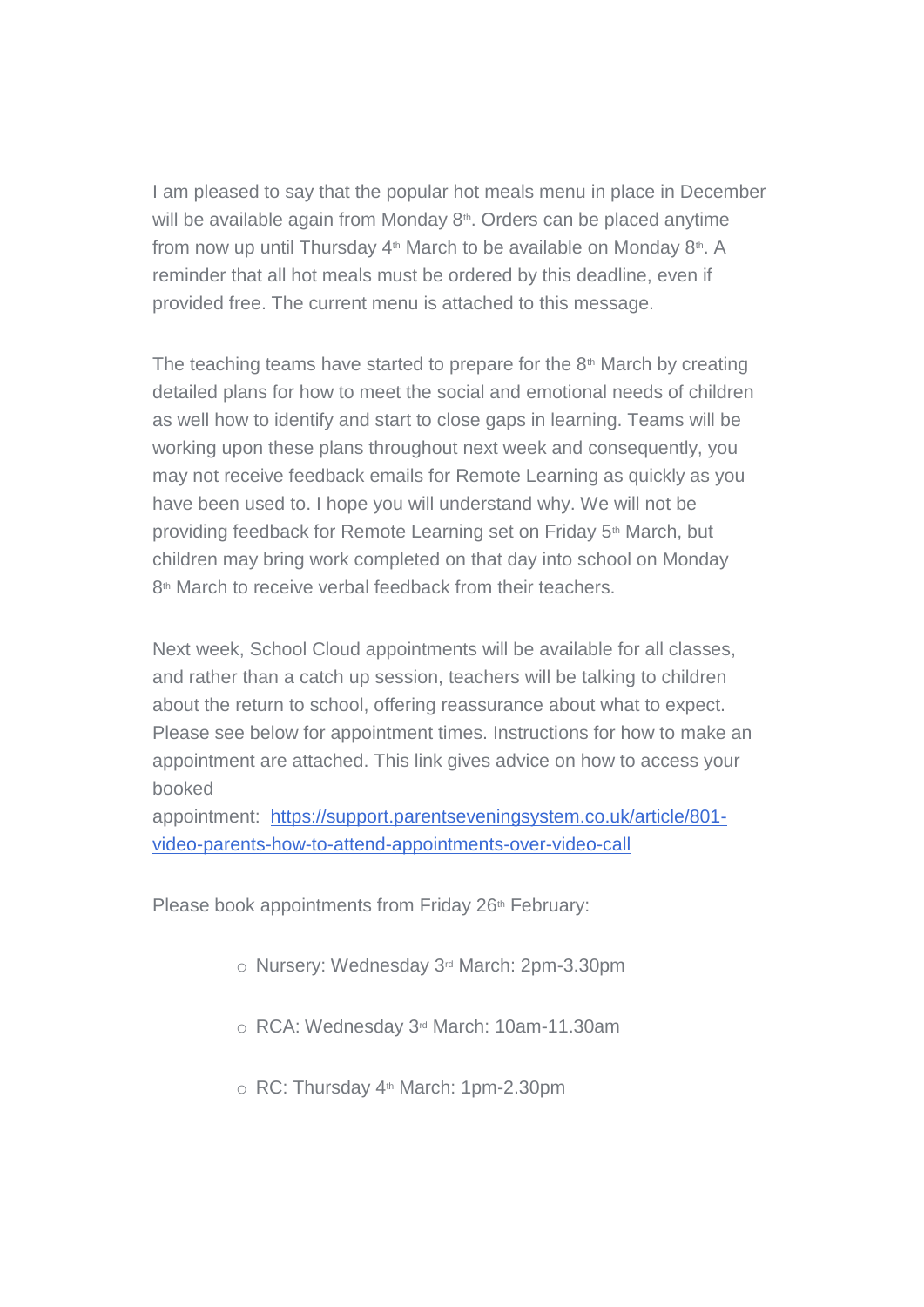- o 1H: Tuesday 2nd March: 10am-11.30am
- o 1HS: Tuesday 2nd March: 1.30pm-3.00pm
- o 2C: Thursday 4<sup>th</sup> March: 10am-11.30am
- o 2H: Tuesday 2nd March: 10am-11.30am
- o 3FM: Wednesday 3rd March: 1.30pm-3pm
- o 3MP: Monday 1st March 4pm-5.30pm
- $\circ$  4TS: Thursdav 4<sup>th</sup> March: 10am-11.30am
- $\circ$  4NS: Thursday 4<sup>th</sup> March: 1pm-2.30pm
- o 5K: Wednesday 3rd March: 10am-11.30am
- o 5N: Wednesday 3rd March: 10am-11.30am
- o 6S: Wednesday 3rd March: 10am-11.30am
- o 6K: Tuesday 2nd March: 10am-11.30am

Today's assembly is now available on the website. Many thanks to Tracey Thomas for her support with BSL. Please navigate as follows: go to the Highworth Combined School website; click on the tab 'Arrangements During Pandemic'; click on 'Video Messages'; click on 'Friday Assemblies'; click the play button. Alternatively, try this link: [https://highworth.eschools.co.uk/web/arrangements\\_during\\_pandemic](https://highworth.eschools.co.uk/eletters/web/arrangements_during_pandemic/503221) [/503221](https://highworth.eschools.co.uk/eletters/web/arrangements_during_pandemic/503221)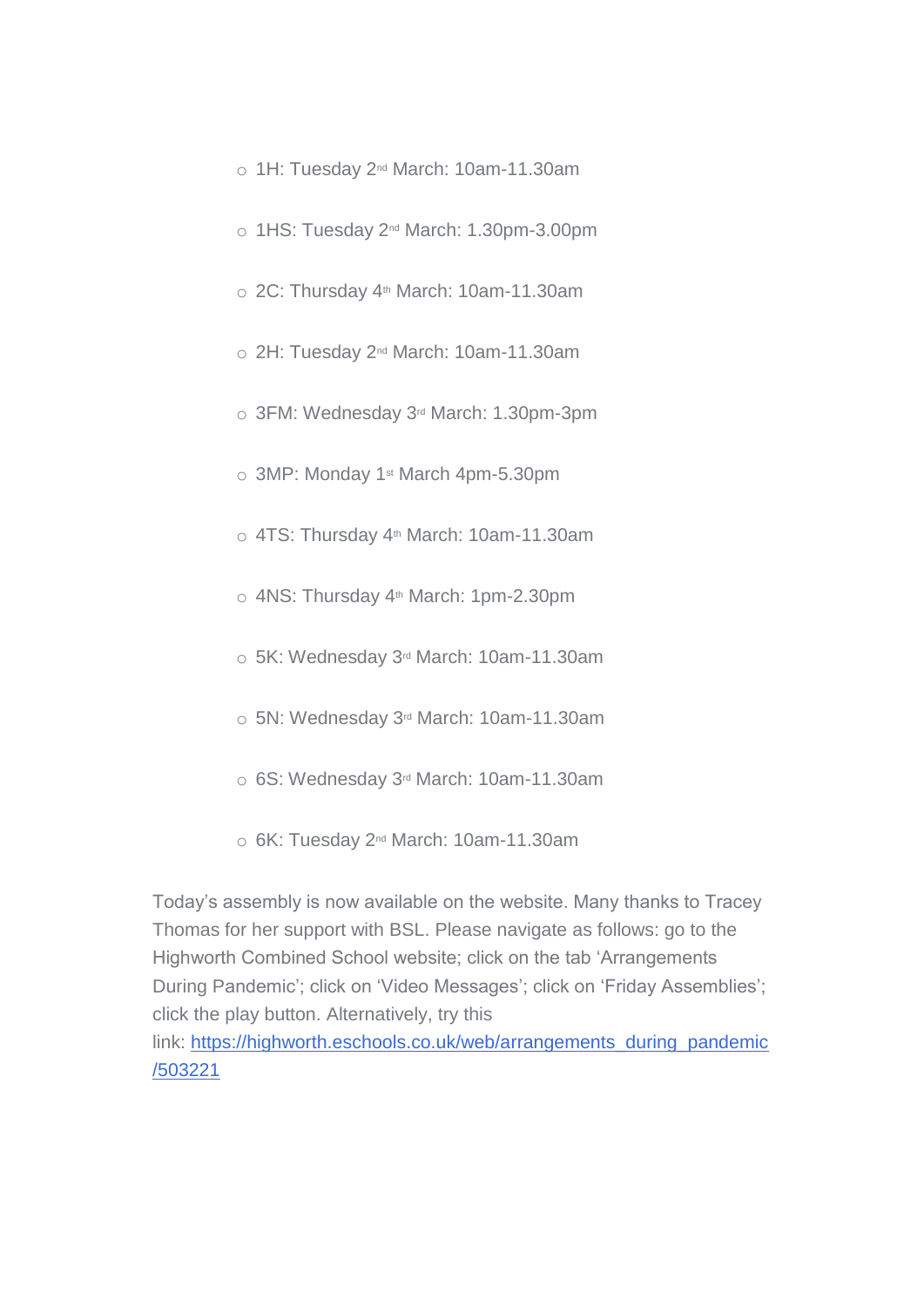Thursday next week is World Book Day and we have some exciting activities planned for Remote Learning. Please find attached a letter about a virtual Book Fair with some wonderful books available to buy with the added advantage of support for the school's library.

Finally, please find attached some information about parenting webinars being run by the local Family Support Service. The content will be useful for many and they are easy to access from home.

Financial pressures for many are huge right now so please see some information below about qualification for Free School Meals. This is also available on our website.

My very best wishes for a sunny weekend

Clare Pankhania

-------------------------------------------------------------------------------------------

## **Parental agreement for safe return to school of all pupils on 8th March 2021**

You must read, understand and agree every point before sending your child to school

The safe opening of school is dependent upon avoiding all contact with anyone who is, or could be, infected with coronavirus. The safety of our whole community is dependent on all of us following these rules. They must be followed:

• I will never enter any part of the school site if my child or anyone in my household has any of the symptoms of Covid 19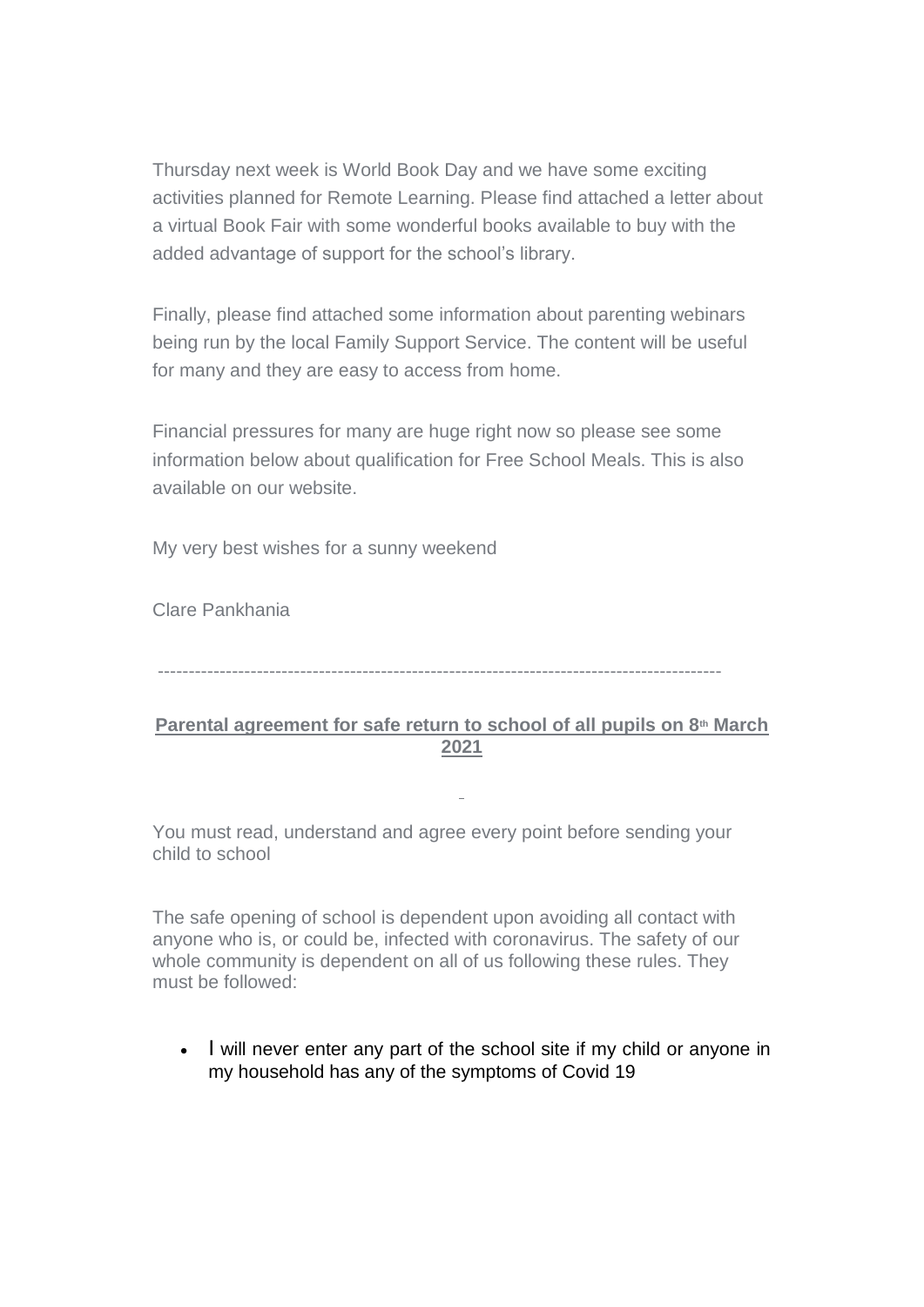## Symptoms of Coronavirus

- high temperature this means you feel hot to touch on your chest or back (you do not need to measure your temperature)
- new, continuous cough this means coughing a lot for more than an hour, or 3 or more coughing episodes in 24 hours (if you usually have a cough, it may be worse than usual)
- loss or change to your sense of smell or taste this means you've noticed you cannot smell or taste anything, or things smell or taste different to normal
- My whole household will self-isolate for 14 days if anyone in the household has any of these symptoms, no matter how mild or whatever I think might be the cause
- I will follow the 'Stay At Home...' guidance found here:

[https://www.gov.uk/government/publications/covid-19-stay-at-home](https://www.gov.uk/government/publications/covid-19-stay-at-home-guidance)[guidance](https://www.gov.uk/government/publications/covid-19-stay-at-home-guidance)

- I will immediately inform Highworth School if my household needs to self-isolate
- I will ensure that my child and the members of my household are tested for Coronavirus if necessary. I can use this link to book a test: <https://www.nhs.uk/conditions/coronavirus-covid-19/>
- I will immediately inform the school if my child has received a positive test result for Coronavirus
- I will contact the school before sending my child back if my child or anyone in my household has been ill with Covid 19

In addition, I know that in sending my child to school I am agreeing that everyone in my household will follow every one of these steps. I know that this is essential to ensure the safety of my child, Highworth staff and our community.

 I know that if my child is unable to follow the rules to keep everyone safe, even if supported by staff to do so, I will have to collect them from school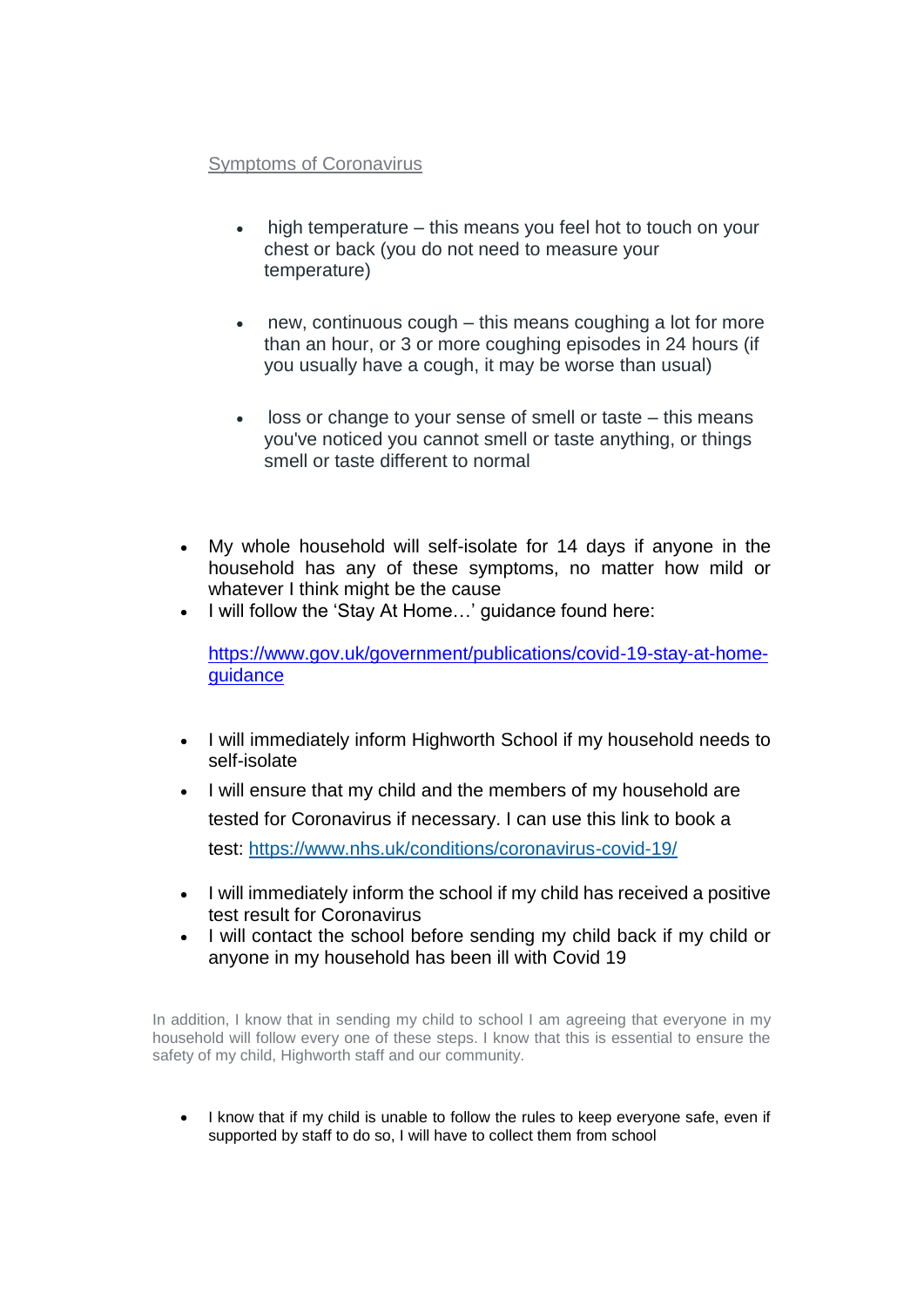- I know that I should seek medical advice before sending my child to school if they are classed as being clinically extremely vulnerable
- I know that if my child is unable to attend school, I need to email [reception@highworthcombined.co.uk,](mailto:reception@highworthcombined.co.uk) giving the following information: child's name and class; likely length of absence; Reason for absence. Please specify whether this is due to:
	- o Illness and that this is unrelated to Covid 19
	- o Self-isolation due to symptoms of Covid 19, or contact with a positive case
- I know that whilst school staff will encourage social distancing where they can, my child will come in to close contact with other children and adults within their year group bubble
- I will ensure that my child arrives at school within 10 minutes of the start time allocated for their class:
	- o Group A: Years R, 1, 3 and 6 start at 8.35am
	- o Group B: Years N, 2, 4, 5 start at 8.45am
- If possible, I will walk with my child to school
- If possible, I will allow my Year 6 child to walk to school on their own. If this is not possible, I allow my Year 6 child to walk from the school entrance to their classroom on their own
- I will not allow my Year 6 to walk with friends as they will find it hard to socially distance
- I will use the appropriate entrance to come on to the school site:
	- o Year N: use the 'staff only' wooden gate from the car park
		- o Year R: use the large metal double gates from the car park
		- o Years 1, 2, 3 and 4: use the usual pedestrian entrance
		- o Year 5 and 6: use the large metal double gates from the car park
	- $\circ$  All children and parents may use the back entrances to the field, but must remain 2 metres apart from other families at all times
- I will use the same gate to collect my child and arrive promptly at the time allocated for their class:
	- o Group A: Years R, 1, 3 and 6 at 3.10pm
	- o Group B: Years N, 2, 4, 5 start at 3.20pm
- I will take my child to the external door for their classroom and collect them from the same place (the gates to the quadrangle will be open to allow parents to do this).
- When dropping off and collecting my child, I will stand 2 metres away from the door using the yellow lines in place. I will not go beyond the yellow line
- I understand that my child will need to walk alone, the 2 metres, from me to the adult waiting to receive them and will ensure that if this not possible, that my child returns home with me
- I will only remain upon the school site for enough time to drop off or collect my child and I will ensure that my children and I remain 2 metres away from any other family group for the whole of the time that I am on the site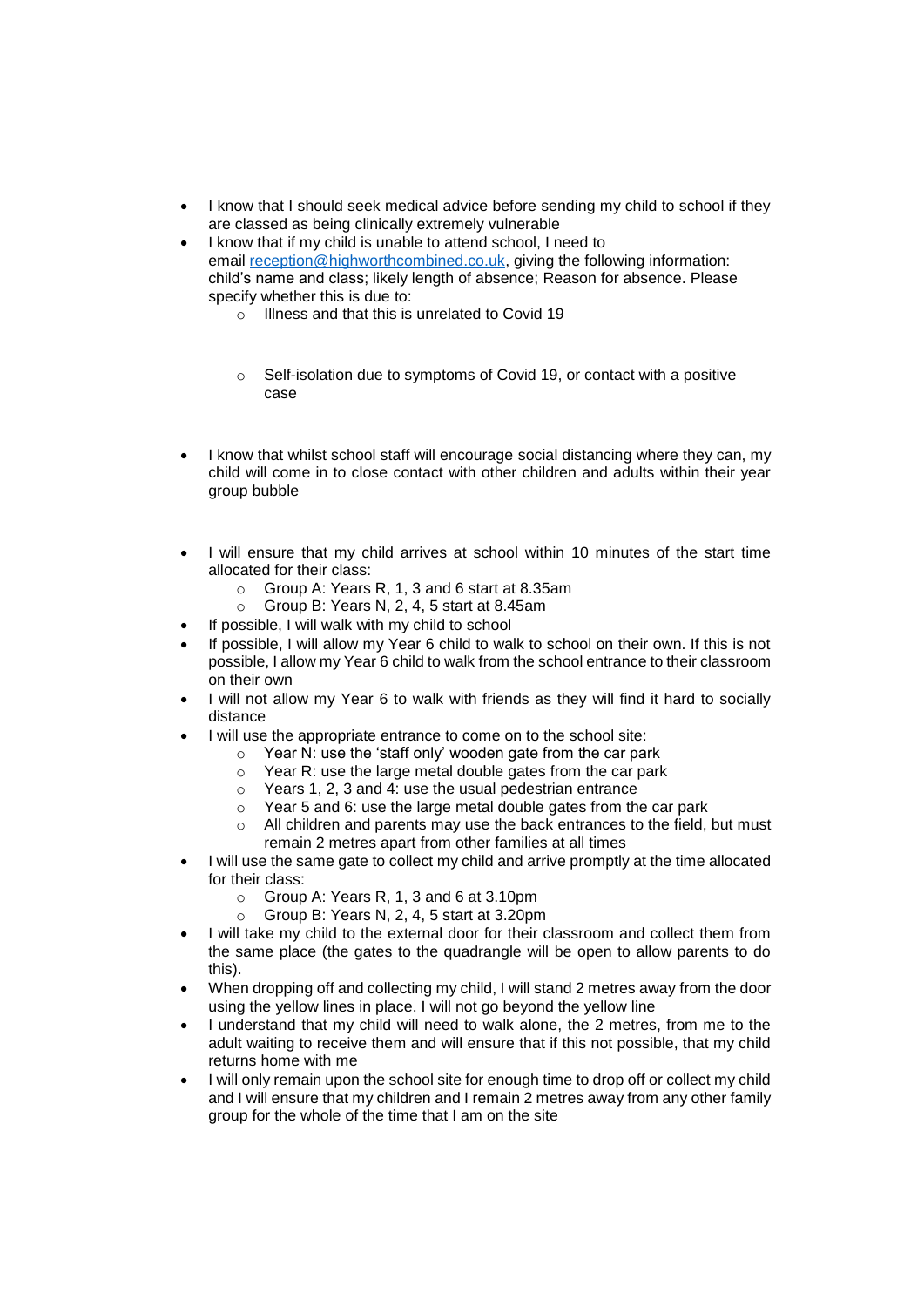- I will send my child to school every day with a bottle of water with their name written clearly on it as I know that the school drinking fountains will not be available
- I will send my child to school with their lunchbox if needed
- If my child is in Nursery, I will send them to school with a change of clothes in a named bag
- I will send my child to school in their school uniform, except when they have a PE lesson
- I will send my child to school in their PE kit one day a week, when their class has a PE lesson:
	- o Monday: Year 4 and Year 6; Tuesday: Year 3; Wednesday: Year R and Year 1; Thursday: Year 2; Friday: Year 5
- If my child is having a school packed lunch, I will order it on line before Thursday each week for the following week (for all year groups including Nursery and Reception). I will do this even if my child qualifies for a free school meal.
- I will not send hand sanitiser to school with my child as I know that they will wash their hands many times during the day
- I will ensure that I have given my child any required medication and applied sun protection or lotions before they come to school
- I know that I will not be able to enter the school building unless there is an emergency involving my child or if I have a prearranged meeting. I will use the intercom, the phone or email to communicate instead

Mrs C. Pankhania

Head Teacher

----------------------------------------------------------------------

Arrangements for families who currently qualify to receive Benefits Related Free School Meals

- Vouchers are sent electronically
- Vouchers are for the value of 1 week's meals for each child; £15
- Vouchers are sent at the beginning of each qualifying week

If you think that you now qualify for Benefits Related Free School Meals:

You may have heard of the Government scheme to support families by providing vouchers for those children who receive Free School Meals. Understandably, this is causing confusion. All children from Reception up to Year 2 receive Universal Infant Free School Meals, regardless of the